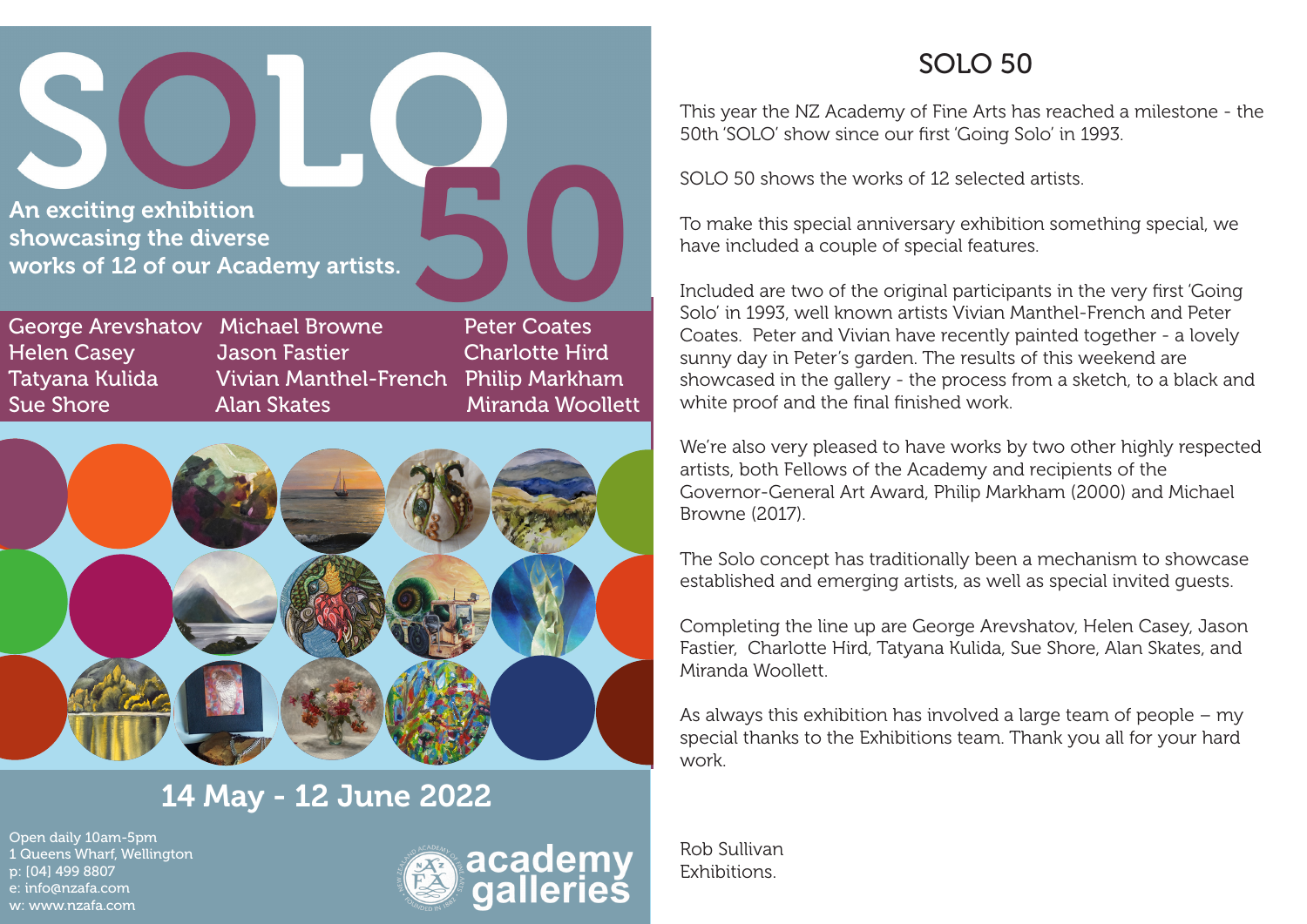## Charlotte Hird

| <b>No</b>       | Title                     | Medium      | Price   |
|-----------------|---------------------------|-------------|---------|
| CH <sub>1</sub> | Crown Range               | Watercolour | \$400   |
| CH <sub>2</sub> | Lindas Curves             | Watercolour | \$500   |
| CH <sub>3</sub> | Pauatahanui Panorama      | Watercolour | \$900   |
| CH <sub>4</sub> | Pencarrow Panorama        | Watercolour | \$900   |
| CH <sub>5</sub> | Mt Somers Panorama        | Watercolour | \$800   |
| CH <sub>6</sub> | Kura Te Au / Tory Channel | Watercolour | \$1,000 |
| CH <sub>7</sub> | Power of the Hawkdun      | Watercolour | \$1,000 |
| CH <sub>8</sub> | St. Bathans Range         | Watercolour | \$800   |
| CH <sub>9</sub> | Taputerenga Swell         | Watercolour | \$900   |
| CH 10           | Reflections               | Watercolour | \$600   |

#### Peter Coates

| <b>No</b>       | Title                                             | Medium            | Price   |
|-----------------|---------------------------------------------------|-------------------|---------|
| PC <sub>1</sub> | The Whanganui River from the<br>Gentle Annie      | Acrylic 2015      | \$2,500 |
| PC <sub>2</sub> | Feeding the Tuis in my Kowhai<br>Tree             | Acrylic 2022      | \$2,500 |
| PC <sub>3</sub> | Models Changing for the Fashion<br>Show           | Watercolour 1984  | \$1,500 |
| PC <sub>4</sub> | Pohutukawa Blooming near the<br><b>Bus Tunnel</b> | Watercolour       | \$1,500 |
| PC <sub>5</sub> | Fire: Nature Takes Its Revenge                    | Acrylic           | \$2,500 |
| PC <sub>6</sub> | Vivian, Roger and I Painting in my<br>Garden      | Brush sketch 2022 | \$1,000 |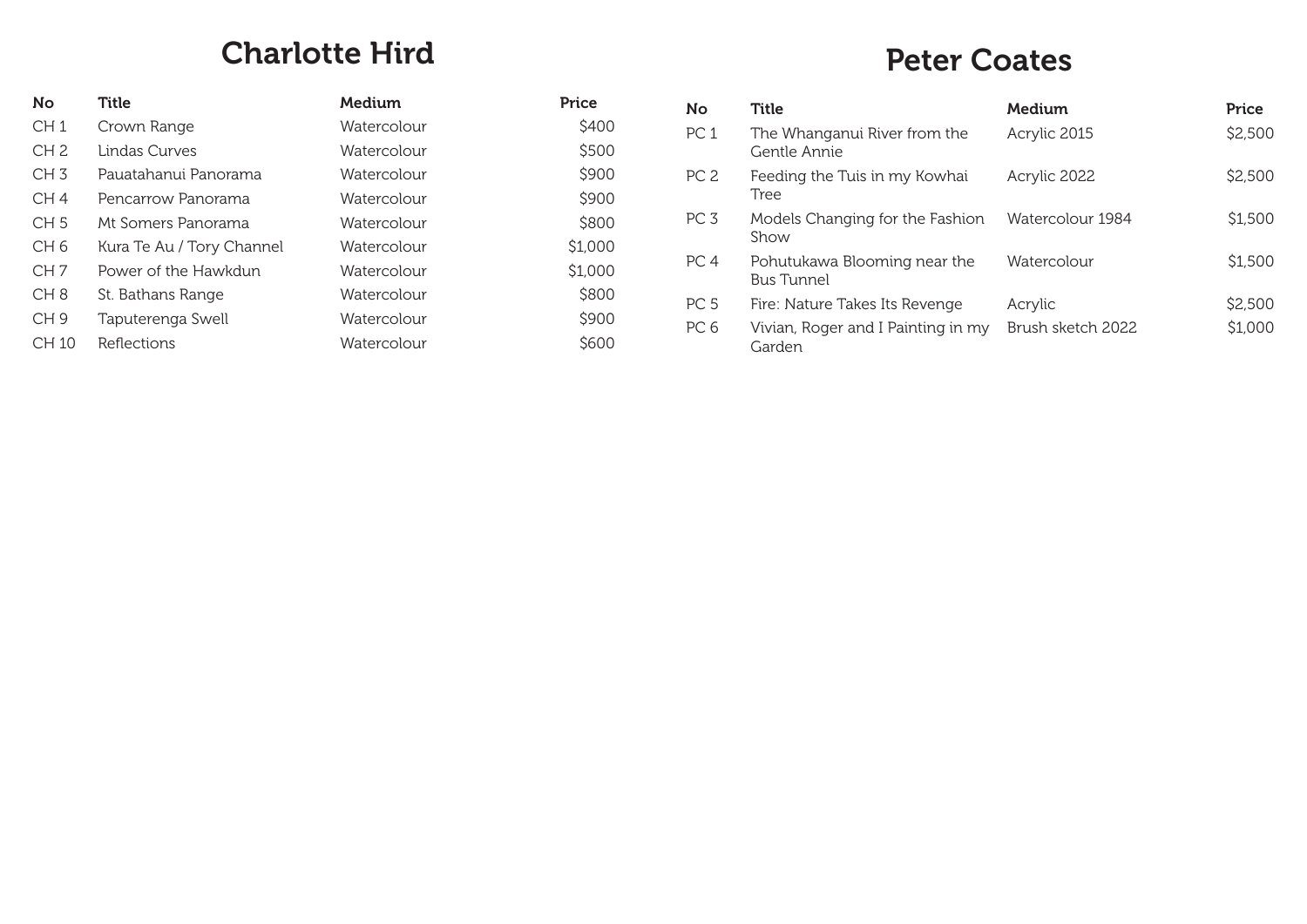## Vivian Manthel-French

| <b>No</b>        | Title                                    | Medium                  | Price |
|------------------|------------------------------------------|-------------------------|-------|
| VMF <sub>1</sub> | Painting with Peter                      | Ink on paper            | \$550 |
| VMF <sub>2</sub> | Over the Undergrowth and Up to the Hills | Watercolour and<br>ink  | \$600 |
| VMF <sub>3</sub> | Woodlands                                | Pastel on paper         | \$600 |
| VMF4             | Moody Day at Scorching Bay               | Watercolour             | \$600 |
| VMF <sub>5</sub> | After the Storm, River Mouth Otaki       | Acrylic on paper        | \$600 |
| VMF <sub>6</sub> | Playing at Water's Edge                  | Mixed media on<br>board | \$850 |

# Miranda Woollett

| No.             | Title                                                       | <b>Medium</b> | Price      |
|-----------------|-------------------------------------------------------------|---------------|------------|
| MW 1            | <b>Breaking Free</b>                                        | Oil on Canvas | \$3,650    |
| MW <sub>2</sub> | The Enigma of Dark Space and the Oil on Canvas<br>Night Sky |               | \$3,650    |
| MW 3            | The Edge of Flight                                          | Oil on Canvas | \$1,950    |
| MW 4            | Green Triangulation                                         | Oil on Canvas | \$3,650    |
| <b>MW5</b>      | Cosmic Intervention                                         | Oil on Canvas | \$1,950    |
| MW 6            | Reaching Out                                                | Oil on Canvas | <b>POA</b> |
| MW 7            | Cosmic Mishap                                               | Oil on Canvas | \$3,650    |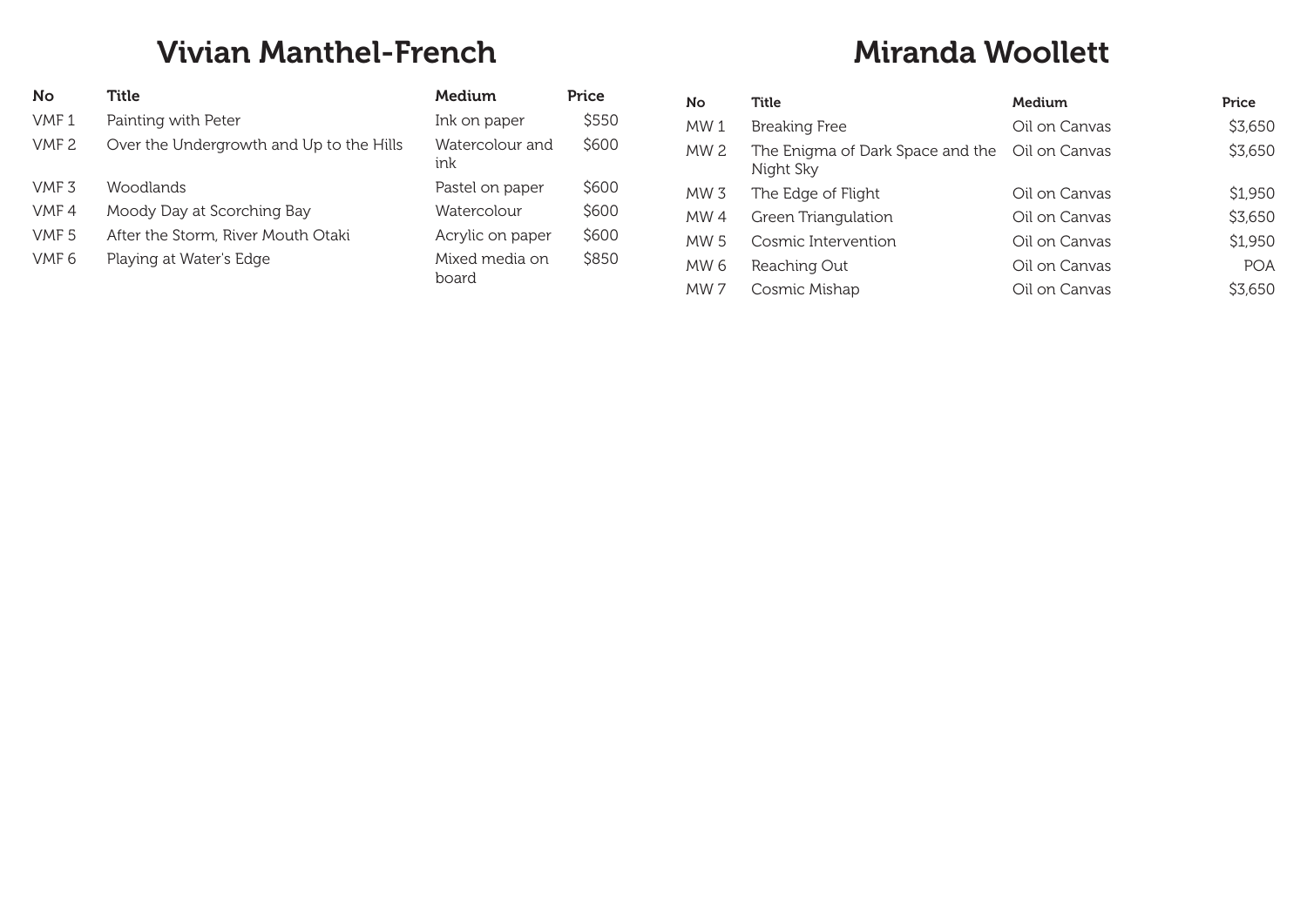#### Michael Browne

| No              | Title                        | Medium | Price   |
|-----------------|------------------------------|--------|---------|
| MB <sub>1</sub> | Fertile Ground               | Oil    | \$1,400 |
| MB <sub>2</sub> | Confronting Fire             | Oil    | \$700   |
| MB <sub>3</sub> | Summer in France             | Oil    | \$1000  |
| MB <sub>4</sub> | Douglas Valley Appley Bridge | Oil    | \$700   |
| MB <sub>5</sub> | Tango                        | Oil    | \$7,500 |
| MB <sub>6</sub> | India                        | Oil    | \$3,500 |
| MB 7            | Just Reflections             | Oil    | \$5,000 |
| MB <sub>8</sub> | Leda and the Swan            | Oil    | \$8,000 |
| MB <sub>9</sub> | The Bluff                    | Oil    | \$6,000 |
|                 |                              |        |         |

# Philip Markham

| No           | Title                         | Medium                | Price      |
|--------------|-------------------------------|-----------------------|------------|
| <b>PM1</b>   | Romeo and Juliet              | Egg-tempera/gold leaf | <b>NFS</b> |
| <b>PM2</b>   | Fiordland Mist II             | Oil                   | \$150      |
| PM 3         | Doubtful Sound II             | Oil                   | \$500      |
| PM 4         | Southern Snow                 | Oil                   | \$190      |
| PM 5         | Milford Mist                  | Oil                   | \$190      |
| PM 6         | South Canterbury              | Oil                   | \$150      |
| <b>PM7</b>   | Doubtful Sound I              | Oil                   | \$190      |
| <b>PM8</b>   | Fiordland Mist I              | Oil                   | \$150      |
| PM 9         | Southern High Country         | Oil                   | \$190      |
| <b>PM 10</b> | Snow on the Remutakas         | Oil                   | \$500      |
| PM 11        | Near Lumsden                  | Oil                   | \$450      |
| PM 12        | Morning Light, Doubtful Sound | Oil                   | \$900      |
| PM 13        | Mitre Peak                    | Oil                   | \$2,200    |
| PM 14        | Above the Dart                | Oil                   | \$500      |
| PM 15        | Wakatipu                      | Oil                   | \$990      |
| PM 16        | <b>Fiordland Series</b>       | Oil                   | \$750      |
| PM 17        | Towards Wanaka                | Oil                   | \$800      |
| <b>PM 18</b> | Towards the Southern Alps     | Oil                   | \$3,000    |
| PM 19        | Calm Water - Doubtful Sound   | Oil                   | \$950      |
| <b>PM 20</b> | Lake Wanaka                   | Oil                   | \$450      |
| PM 21        | Approaching Te Anau           | Oil                   | \$450      |
| PM 22        | Te Whiti (Private commission) | Oil                   | <b>NFS</b> |

# Tatyana Kulida

| No              | <b>Title</b>           | <b>Medium</b> | Price   |
|-----------------|------------------------|---------------|---------|
| TK 0            | Garden Dahlias         | Oil on Panel  | \$3,500 |
| TK <sub>1</sub> | Self Portrait          | Oil on Panel  | \$2,200 |
| TK <sub>2</sub> | Kaimoana               | Oil on Panel  | \$2,400 |
| TK 3            | Oysters and Olives     | Oil on Panel  | \$800   |
| TK 4            | Bread and Coffee       | Oil on Panel  | \$1,800 |
| TK 5            | Wild Turkey            | Oil on Panel  | \$2,400 |
| TK 6            | <b>Basket of Plums</b> | Oil on Panel  | \$1,800 |
| TK 7            | Gum and Foraged Fruit  | Oil on Canvas | \$1,100 |
| TK 8            | Sleepy Oak             | Oil on Panel  | \$1,800 |
| TK 9            | Irises in the Garden   | Oil on Panel  | \$1,200 |
| TK 10           | Landscape I            | Oil on Panel  | \$950   |
| TK 11           | Jaclyn and Flora       | Oil on Panel  | \$1,800 |
| TK 12           | Landscape III          | Oil on Panel  | \$300   |
| TK 13           | Lilac and Paua         | Oil on Panel  | \$1,800 |
| TK 14           | Landscape II           | Oil on Panel  | \$600   |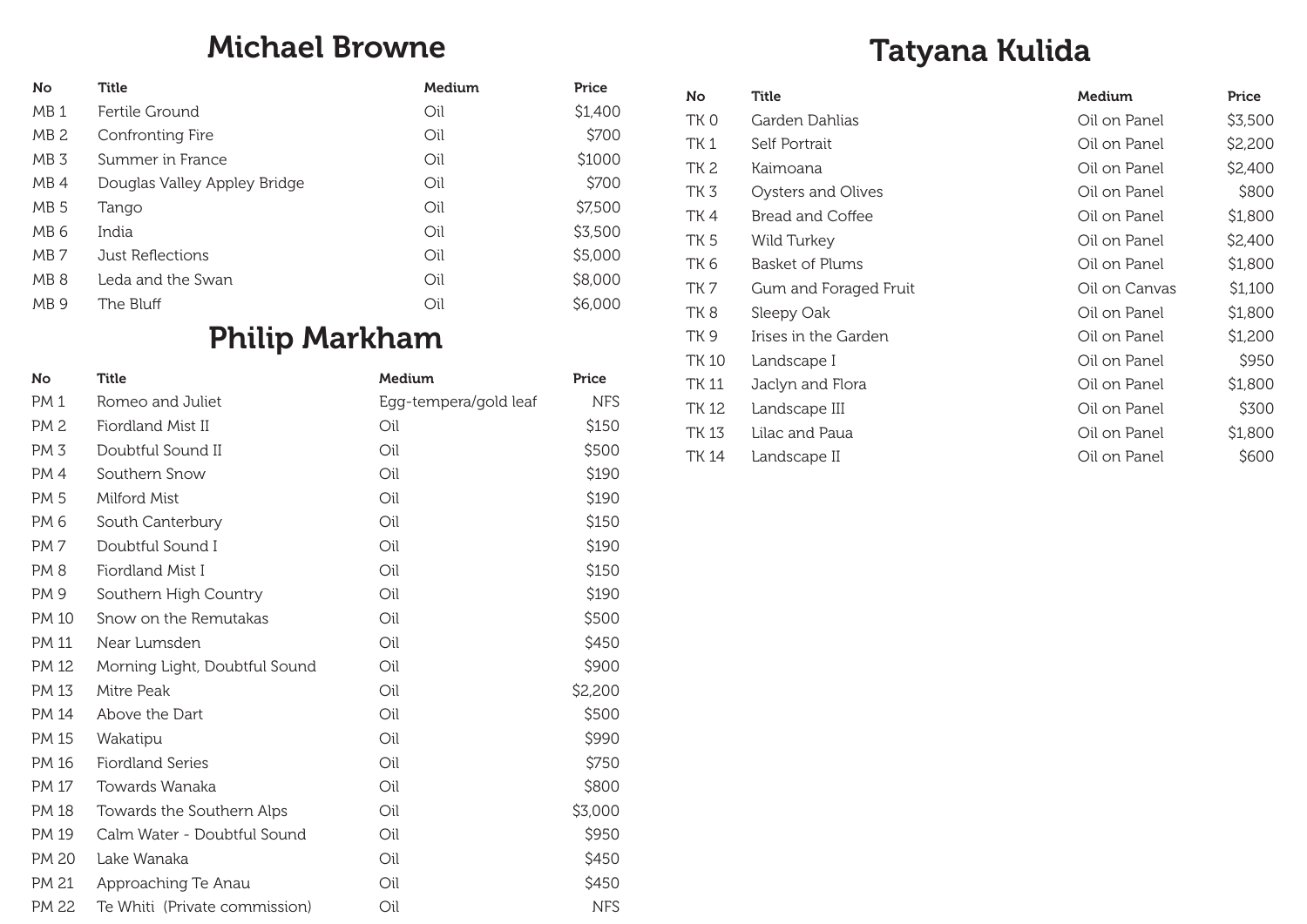#### Jason Fastier

| <b>No</b> | Title                 | Medium        | Price   |
|-----------|-----------------------|---------------|---------|
| JF1       | The Fractured Avenue  | Oil on Canvas | \$650   |
| JF 2      | Come Closer           | Oil on Canvas | \$650   |
| JF 3      | Translucent Descent   | Oil on Canvas | \$1,050 |
| JF 4      | Sky 21                | Oil on Canvas | \$1,500 |
| JF 5      | Distorted Reality     | Oil on Canvas | \$1,000 |
| JF 6      | Island Bay Overgrowth | Oil on Canvas | \$530   |
| JF 7      | Red Rocks             | Oil on Canvas | \$1,500 |
| JF 8      | <b>Blue Rocks</b>     | Oil on Canvas | \$2,000 |

# George Arevshatov

| No              | Title                             | Medium       | Price |
|-----------------|-----------------------------------|--------------|-------|
| GA <sub>1</sub> | Sunset and Sailboat               | Oil          | \$780 |
| GA <sub>2</sub> | <b>Fishing Boat</b>               | Oil          | \$380 |
| GA <sub>3</sub> | Sunset and Ship                   | Oil          | \$720 |
| GA4             | Sunrise                           | Oil          | \$480 |
| GA <sub>5</sub> | Red Yacht                         | Oil          | \$880 |
| GA <sub>6</sub> | Sailboat                          | Oil          | \$580 |
| GA7             | Penguins I                        | Oil on paper | \$400 |
| GA8             | Penguins II                       | Oil          | \$450 |
| GA <sub>9</sub> | Zebra                             | Oil          | \$350 |
| GA 10           | Mountain                          | Oil          | \$250 |
| <b>GA 11</b>    | <b>Black Raven</b>                | Oil          | \$320 |
| GA 12           | Eagle                             | Oil          | \$270 |
| GA 13           | White Raven                       | Oil          | \$470 |
| GA 14           | Little Bluebird                   | Oil          | \$270 |
| GA 15           | Tui                               | Oil          | \$720 |
| GA 16           | Bluebird                          | Oil          | \$270 |
| GA 17           | Kingfisher                        | Oil          | \$380 |
| GA 18           | Flycatcher                        | Oil          | \$350 |
| GA 19           | Jimi Hendrix                      | Oil          | \$570 |
| GA 20           | L'Inconnue de la Seine            | Pencil       | \$350 |
| GA 21           | Shy Peasant' by Elya Repin (Copy) | Oil          | \$650 |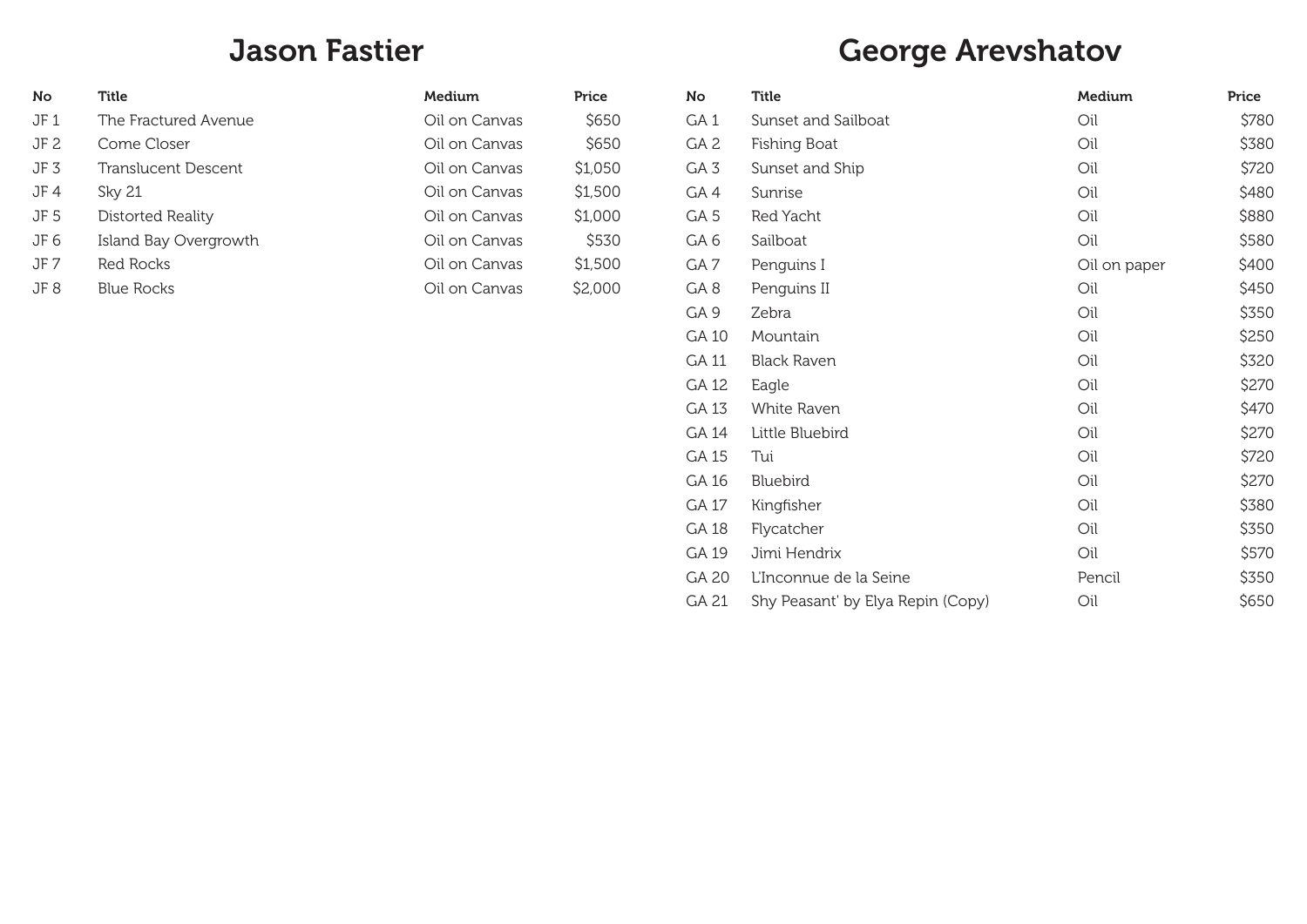### Alan Skates

| No              | <b>Title</b>           | Medium  | Price | <b>No</b> | <b>Title</b>            | Medium  | Price |
|-----------------|------------------------|---------|-------|-----------|-------------------------|---------|-------|
| AS <sub>1</sub> | Mondrian               | Ceramic | \$175 | AS 26     | Full Moon               | Ceramic | \$195 |
| AS <sub>2</sub> | Volcano                | Ceramic | \$175 | AS 27     | Pot-Pourri Bowl         | Ceramic | \$175 |
| AS <sub>3</sub> | Gourd Form             | Ceramic | \$225 | AS 28     | Ring A Ding Ding        | Ceramic | \$195 |
| AS <sub>4</sub> | Fantasy Form           | Ceramic | \$215 | AS 29     | Curly                   | Ceramic | \$175 |
| AS <sub>5</sub> | Solitude               | Ceramic | \$175 | AS 30     | Mosaic                  | Ceramic | \$175 |
| AS <sub>6</sub> | <b>Bottle</b>          | Ceramic | \$165 | AS 31     | A Refreshing Cup of Tea | Ceramic | \$195 |
| AS <sub>7</sub> | Under Sea Form         | Ceramic | \$175 | AS 32     | Yellow Bubble Trouble   | Ceramic | \$215 |
| AS <sub>8</sub> | Living the Dream       | Ceramic | \$180 | AS 33     | Meditation              | Ceramic | \$195 |
| AS <sub>9</sub> | Pot Pot                | Ceramic | \$195 | AS 34     | <b>Marbled Vase</b>     | Ceramic | \$175 |
| AS 10           | Nifty Box              | Ceramic | \$195 | AS 35     | The Sacred Wood         | Ceramic | \$175 |
| AS 11           | Pipe Dreams            | Ceramic | \$225 | AS 36     | Sweet Pea Swirl Bowl    | Ceramic | \$165 |
| AS 12           | Pot-Pourri Bowl        | Ceramic | \$175 | AS 37     | Another Nifty Box       | Ceramic | \$165 |
| AS 13           | Paper Weight           | Ceramic | \$175 | AS 38     | <b>Fluted Vase</b>      | Ceramic | \$165 |
| AS 14           | Grrr!                  | Ceramic | \$175 | AS 39     | Vine Leaf Vase          | Ceramic | \$165 |
| AS 15           | Swirl Bowl             | Ceramic | \$175 | AS 40     | Decorative Flask        | Ceramic | \$165 |
| AS 16           | Large Splash Box       | Ceramic | \$215 |           |                         |         |       |
| AS 17           | Oriental Box           | Ceramic | \$195 |           |                         |         |       |
| AS 18           | Regal Orb              | Ceramic | \$210 | AS        | <b>Brooches</b>         | Glass   | \$48  |
| AS 19           | Moon                   | Ceramic | \$195 |           |                         |         | each  |
| AS 20           | Yellow Green Bottle    | Ceramic | \$165 | AS        | Pendants                | Glass   | \$48  |
| AS 21           | Technicolour Butterfly | Ceramic | \$165 |           |                         |         | each  |
| AS 22           | Fantasy Form           | Ceramic | \$195 | AS        | Earrings                | Glass   | \$48  |
| AS 23           | Bon Bon Dish           | Ceramic | \$165 |           |                         |         | each  |
| AS 24           | <b>Abstract Form</b>   | Ceramic | \$165 |           |                         |         |       |
| AS 25           | <b>Tektonics</b>       | Ceramic | \$195 |           |                         |         |       |